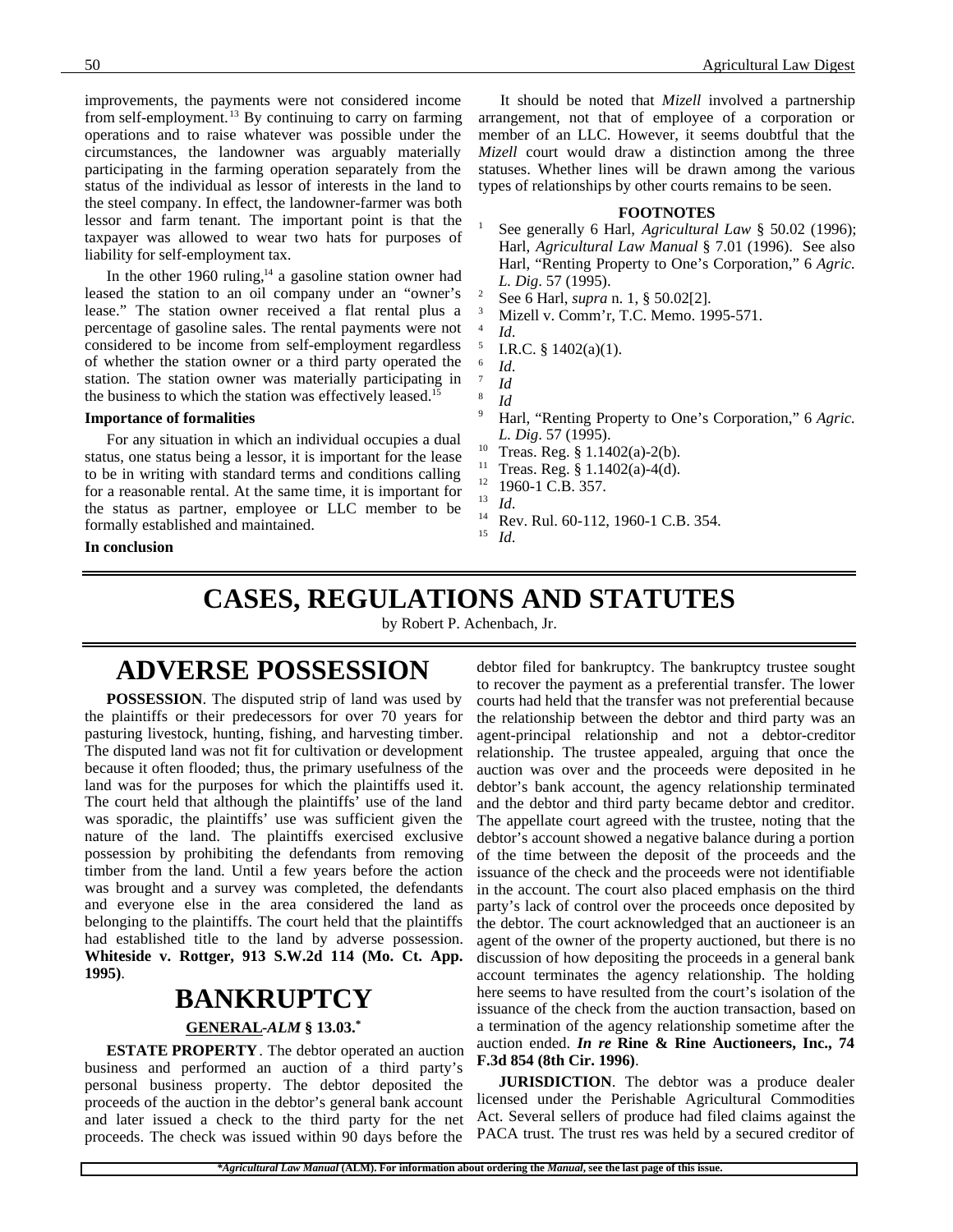the debtor and the sellers sought recovery from that res. The bankruptcy trustee brought an action in the debtor's bankruptcy case to recover the PACA trust res from the creditor. The court held that it did not have core or other jurisdiction over the controversy because the PACA trust res was not bankruptcy estate property and resolution of the action would not assist in administration of the bankruptcy estate. *In re* **United Fruit & Vegetable, Inc., 191 B.R. 445 (Bankr. D. Kan. 1996)**.

#### **FEDERAL TAXATION -***ALM* **§ 13.03[7].\***

**AUTOMATIC STAY**. After the debtors filed for bankruptcy, the IRS made an assessment of their taxes and filed a claim in the case. After the debtors objected to the claim, the IRS filed for retroactive relief from the automatic stay to validate the claim. The debtors argued that the assessment was void; however, the court held that the automatic stay would be retroactively lifted as to the IRS so that the assessment was valid. *In re* **Siverling, 96-1 U.S. Tax Cas. (CCH) ¶ 50,134 (E.D. Calif. 1996)**.

**CLAIMS**. The case involved two bankruptcy cases, one with a claims bar date in November 1992 and one with a claims bar date in February 1995. The IRS received notice of both claims bar dates but did not file a claim in both cases until November 1995 for priority tax claims. In neither case had any distribution of estate property taken place before the IRS filed its claims. The court held that in both cases the IRS claims were allowed as tardily filed claims and that the lateness of the claims did not affect the claims' priority status. *In re* **M.A.P. Restaurant, Inc., 191 B.R. 519 (Bankr. D. R.I. 1996)**.

**DISCHARGE**. The debtor had failed to pay federal income taxes for several years and the IRS sought a ruling that the taxes were nondischargeable for willful attempt to evade taxes. The court found that the debtor knew that the taxes were owed and that the debtor had sufficient income to pay the taxes but used the income to pay discretionary personal expenses such as private college education for the debtor's children and vacations. The court also found that the debtor took several actions to defeat IRS attempts to levy on the debtor's property, such as not using any bank accounts. The court held that the taxes were nondischargeable for willful attempt to evade taxes. *In re* **Wright, 191 B.R. 291 (S.D. N.Y. 1995)**.

**PASSIVE ACTIVITY LOSSES**. The taxpayer filed for Chapter 11 in August 1991. The debtor had pre-petition passive activity losses and the bankruptcy estate had postpetition passive activity losses. The Chapter 11 plan provided for transfer of estate property, including interests in a partnership, to the debtor prior to termination of the case. The IRS ruled that the retransfer of estate property to the taxpayer prior to termination of the case was not a taxable distribution of the property and that the PALs attributable to that property also passed to the taxpayer. **Ltr. Rul. 9611028, Dec. 14, 1995**.

**PRIORITY**. The debtors were assessed for pre-petition income tax deficiencies resulting from investments in tax shelters. The assessments included interest under I.R.C. § 6621(d) for substantial underpayments attributable to tax motivated transactions. The court held that the pre-petition interest was a priority tax claim. *In re* **Hall, 191 B.R. 814 (Bankr. D. Alaska 1995)**.

The debtors had filed three previous bankruptcy cases between 1986 and the filing of the current case in November 1994. Between the first and second case and between the third and present case only a few months passed. However, between the second and third cases, almost three years passed. The IRS had filed claims for 1984 taxes in all the cases. The IRS argued that the three year period of Section  $507(a)(8)(A)(i)$  was tolled during the previous bankruptcy cases and that the additional tolling period of six months allowed by I.R.C. § 6503 was created by each case. Thus, the IRS argument was that the total tolled period was the length of the bankruptcy cases plus 18 months. The court held that the IRS was not allowed an additional six month tolling period for each bankruptcy case filed. The court also held that, on equity grounds, the IRS would not allow priority status because the IRS had ample time of almost three years between the second and third cases to collect the taxes. *In re* **Dodson, 191 B.R. 869 (Bankr. D. Or. 1996)**.

## **FEDERAL AGRICULTURAL PROGRAMS**

**CROP INSURANCE**. The FCIC has adopted as final regulations adding a noninsured crop disaster assistance program to protect producers of crops for which insurance is not available. **61 Fed. Reg. 7193 (Feb. 27, 1996)**.

# **FEDERAL ESTATE AND GIFT TAX**

**CHARITABLE DEDUCTION**. The decedent had created a revocable trust which became irrevocable upon the decedent's death. The trust provided that the trust be divided into two trusts. The trusts provided for distribution of net income to the beneficiary, discretionary distribution of trust corpus and the remainder to a charitable organization. The beneficiaries disclaimed the right to the discretionary distributions of principal within nine months after the decedent's death. The estate representative then petitioned the state probate court for reformation of the trusts to provide for annuity payments of 7.4 percent of the fair market value of the trust assets. The IRS ruled that the reformation qualified the trusts as charitable remainder unitrusts eligible for the charitable deduction. **Ltr. Rul. 9610005, Nov. 9, 1995**.

**DISCLAIMERS-***ALM* **§ 5.02[6]. \*** The decedent's spouse had died before the decedent and the decedent had instructed counsel to draw up a written disclaimer of a portion of the predeceased spouse's estate. However, the decedent died before the disclaimer was written and executed. The heirs of the predeceased spouse and the heirs of the decedent agreed to a division of the estates which was similar to the division which would have occurred had the decedent executed the disclaimer. The agreement was submitted to a state probate court and signed by the heirs' attorneys and some of the heirs. The court held that the agreement was not sufficient as a disclaimer because not all of the heirs signed the agreement and the agreement was not a disclaimer executed by the decedent's heirs for the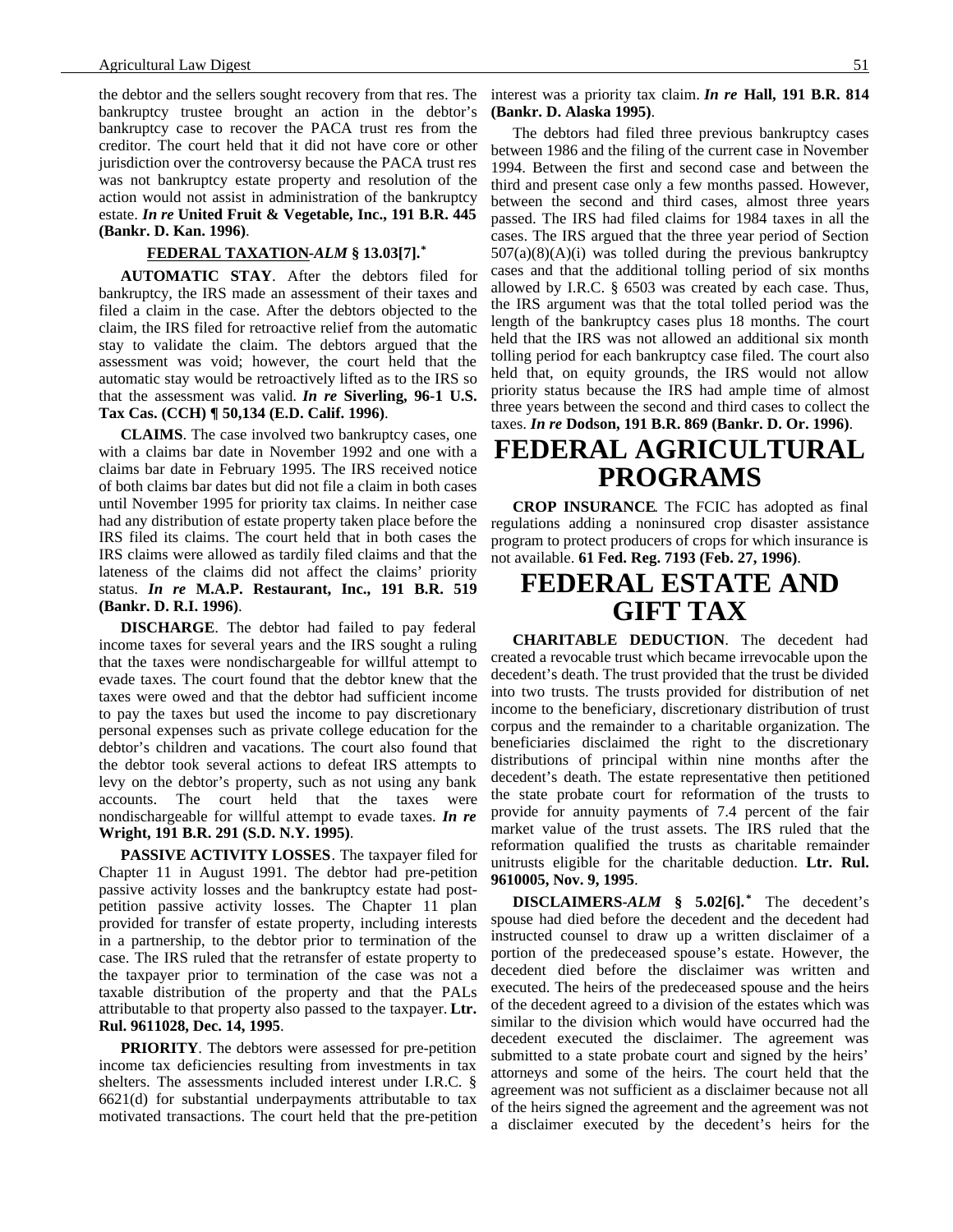decedent but was an agreement for division of the estates. The court also held that the portion of the estate which passed to the predeceased spouse's heirs was not an allowed claim against the decedent's estate because the predeceased spouse's heirs did not have an enforceable claim against the decedent's estate. **Estate of Delaune v. U.S., 96-1 U.S. Tax Cas. (CCH) ¶ 60,221 (M.D. La. 1996)**.

The surviving spouse of the decedent petitioned the state probate court for protective orders for disclaimers by the decedent's minor children of their interests in the decedent's estate. The probate court granted the orders and the disclaimers were filed, resulting in passage of the property to the surviving spouse. The IRS argued that the disclaimers were invalid under state law because the disclaimers were not in the best interests of the children and would be reversed by the state appellate court. The Tax Court held that the disclaimers were in the best interests of the children because the disclaimers would result in larger inheritances and would keep the family corporation within the family. The IRS has issued a nonacquiescence as to the case because the Tax Court used the wrong standard of appellate review of the state court decision. **Est. of Goree v. Comm'r, T.C. Memo. 1994-331,** *nonacq***., I.R.B. 1996-\_\_**.

The decedent died within nine months after the death of the decedent's spouse. The decedent and spouse had owned a joint bank account and joint certificates of deposit as tenants by the entireties, and the decedent's executor filed a written disclaimer of half of the funds in the account and half of the certificates of deposit within nine months after the death of the spouse. The IRS ruled that, under Pennsylvbania law, joint bank accounts and joint certificates of deposit were considered as contributed half by each joint owner; therefore, the disclaimers were effective. Note: the IRS position has been that interests in tenancy by the entireties property are not disclaimabl;e by the surviving spouse, See e.g., *Ltr. Rul. 9427003, March 30, 1994*. **Ltr. Rul. 9612002, Nov. 7, 1995**.

**GENERATION SKIPPING TRANSFERS-***ALM* **§ 5.04[6].\*** On the decedent's death, the decedent held a lifetime income interest in an irrevocable marital trust established by the decedent's predeceased spouse in 1974. The decedent held a testamentary general power of appointment over the trust corpus but did not exercise the power. The trust corpus passed to the predeceased spouse's grandchildren. The court held that the trust was subject to GSTT because the decedent's failure to exercise the general power of appointment was a constructive addition to the trust occurring after the effective date of the GSTT. The court also held that the application of GSTT to the trust did not violate the due process clause of the U.S. Constitution because the tax resulted from the decedent's actions after enactment of GSTT and did not violate the equal protection clause because a rational basis supported application of the tax to the decedent's actions. **E. Norman Peterson Marital Trust v. Comm'r, 96-1 U.S. Tax Cas. (CCH) ¶ 60,225 (2d Cir. 1996),** *aff'g***, 102 T.C. 798 (1994)**.

**MARITAL DEDUCTION-***ALM* **§ 5.04[3].\*** The decedent had established an inter vivos trust which created, upon the decedent's death, a qualified terminable interest trust for the decedent's surviving spouse. The trust gave the executor or trustee the discretion as to how much trust

property to include in the QTIP trust. The IRS argued that the trustee had a power of appointment over the trust, disqualifying the trust as QTIP. The court cited cases from the Fifth, Sixth and Eighth Circuit Courts of Appeal which held that the power of an executor to determine how much property to transfer to a trust did not disqualify the trust as QTIP. The Tax Court followed those decisions. **Mathis v. U.S., 96-1 U.S. Tax Cas. (CCH) § 60,224 (N.D. Ind. 1996)**.

**POWER OF APPOINTMENT**. The decedent's estate included an interest in a trust established by the decedent's predeceased spouse. The trust named the decedent as beneficiary and trustee and provided for the trustee to have the discretionary power to distribute trust corpus to the decedent as "may be reasonably necessary for her comfort, support and maintenance." The IRS claimed that the decedent had a general power of appointment over the trust corpus; therefore, the trust corpus was included in the decedent's gross estate under I.R.C. § 2041(b). The court held that the decedent did not have a general power of appointment because the power to distribute trust corpus was subject to an ascertainable standard. Essentially, the court held that, under state (Nebraska) law, the inclusion of the term "comfort" did not extend the trustee's power to distribute corpus beyond the decedent's health, support and maintenance needs. **Best v. U.S., 96-1 U.S. Tax Cas. (CCH) ¶ 60,223 (D. Neb. 1995)**.

**VALUATION**. The decedent's estate contained an interest in a promissory note issued by a corporation to the decedent's predeceased spouse. The note was a private obligation in that the note did not include any protective language found in the public debt instruments issued by the corporation. The fair market value of the note was determined by comparing it to similar public debt instruments issued by the corporation. The estate argued that the estate tax valuation should be determined by discounting the fair market value of the note to account for the lack of protective documents found in the publicly traded debt instruments. The court agreed and accepted the estate's valuation of the note. **Smith v. U.S., 96-1 U.S. Tax Cas. (CCH) ¶ 60,222 (S.D. Miss. 1996)**.

The decedent was a majority shareholder in a small closely-held corporation. The shareholders had entered into a stock restrictive sale agreement in 1960 which provided for redemption of stock if a shareholder left the company. In 1987, as part of the decedent's plan to leave control of the company with an employee but to reduce the estate tax burden on the decedent's heirs, the decedent executed another stock buy-sell agreement which established the value of the stock for redemption by the decedent's estate. Any unredeemed stock was to pass to the employee. The corporation was required to redeem so much of the decedent's stock as necessary to pay federal and state taxes on the estate. The court held that the agreement was not unenforceable because of I.R.C. § 2703, because the stock agreement was executed prior to the effective date of I.R.C. § 2703. However, the buy-sell agreement was held to be ineffective to set the stock value because the agreement had a testamentary purpose. Therefore, the stock was valued at fair market value at the time of the decedent's death (actually, in this case the alternate valuation date was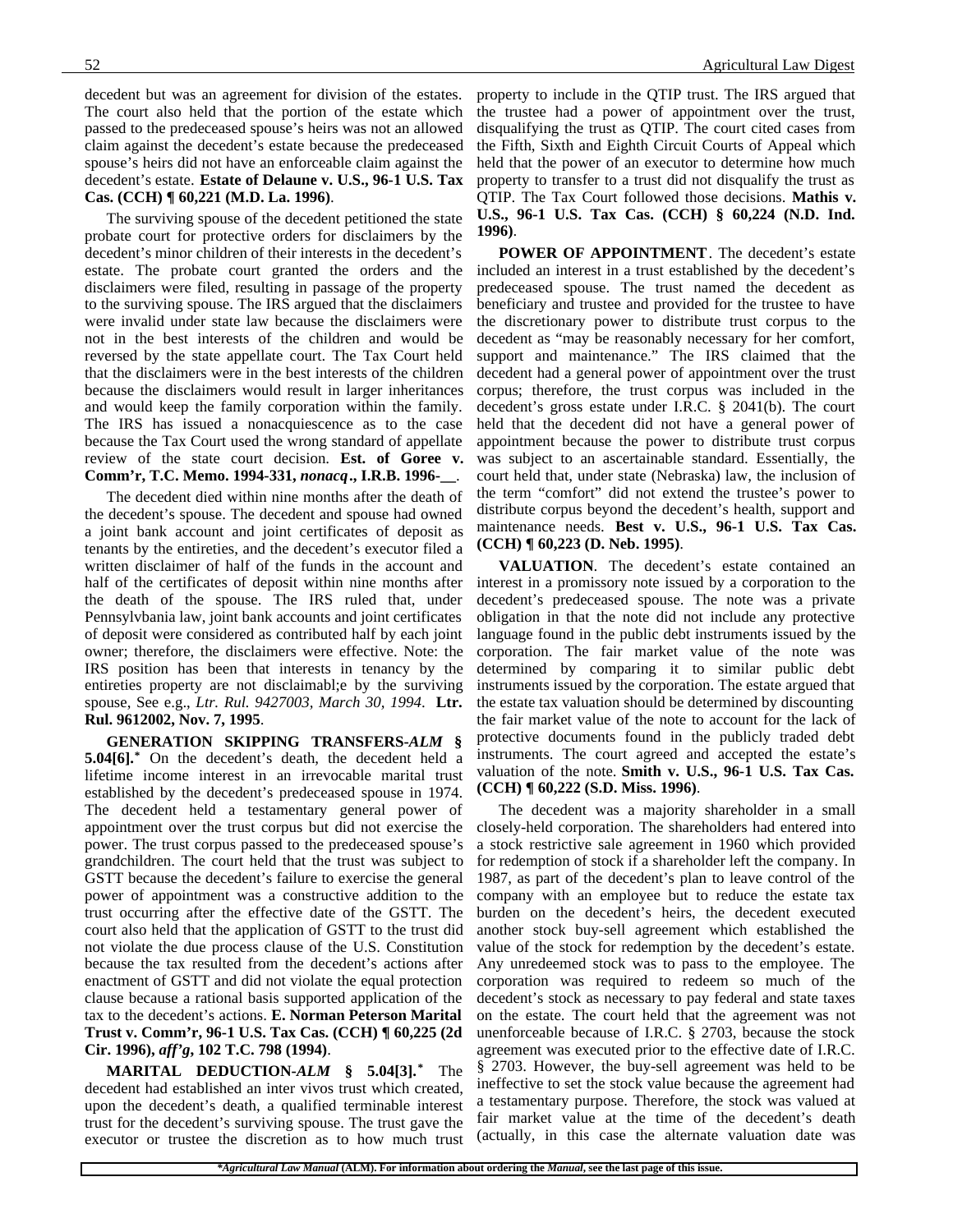elected). **Estate of Glockner v. Comm'r, T.C. Memo. 1996-148**.

# **FEDERAL INCOME TAXATION**

**BUSINESS EXPENSE**. The taxpayer was a general partner in a real estate development partnership. The debtor did not participate in the management of partnership affairs and only consulted with another general partner about partnership affairs. The taxpayer filed a suit for an accounting from the partnership and claimed the legal fees as a business deduction. The court held that the taxpayer's involvement with the partnership was insufficient to qualify the taxpayer's activities as a trade or business; therefore, the legal fees were not a deductible business expense. **In re Hendrickson, 96-1 U.S. Tax Cas. (CCH) ¶ 50,133 (C.D. Calif. 1996)**.

The taxpayer was employed by OSHA and claimed deductions for charitable contributions and business expenses. The taxpayer had few records to support the claimed deductions and much of the charitable deduction was disallowed. One of the business expenses claimed was for a computer printer used by the taxpayer at home. The taxpayer admitted that the printer was not purchased as a condition of employment and was not required for the taxpayer's employment. The court held that the cost of the printer was not an allowable business deduction. **McCann v. Comm'r, T.C. Memo. 1996-120**.

The taxpayers operated several businesses and claimed a variety of deductions, none of which was substantiated by written records during the IRS audit or before the trial in this case. However, on the last day of trial, the taxpayers presented 22 boxes of unorganized records as evidence to support their deduction claims. Although the court allowed some time to organize the records, the taxpayers failed to present the records in an organized fashion. The court held for the IRS on all deduction claims based on the taxpayers' failure to provide evidence otherwise. **Leavell v. Comm'r, T.C. Memo. 1996-117**.

The taxpayer was a corporation owned by one shareholder. The shareholder owned several horses which the shareholder entered into various equestrian competitions. The shareholder originally owned a farm where the horses were bred and raised; however, the shareholder sold the farm and boarded the horses at a stable owned by other individuals. The shareholder caused the corporation to adopt a resolution to sponsor the horses owned by the shareholder in order to promote the corporation's products through the naming of the horses after the corporation's products. None of the horses was named after the corporation's products, however. The corporation paid for advertisements in show horse industry publications and claimed the expenses as business expenses of the corporation. The court held that the expenses were not related to the corporation's trade or business but were payments for the shareholder's personal expenses and not deductible as business expenses. **Midwest Industrial Supply, Inc., T.C. Memo. 1996-130**.

LOAN OR CAPITAL CONTRIBUTION. The taxpayer was an 80 percent owner of a family corporation. The taxpayer made several "loans" to the corporation over several years, none of which was repaid. Using a higher level of scrutiny for transactions between a shareholder and a closely-held corporation, the court held that the "loans" were actually capital contributions because (1) the corporation could not obtain loans from third parties, (2) the funds transferred had a high risk of nonrepayment, (3) the corporation was thinly capitalized with several years of negative equity, (4) the "loans" were subordinated to other corporation debt, and (5) no interest or return of principal was ever paid on the loans. The corporation had declared some of the loans as worthless and the taxpayer claimed a bad debt deduction. The deduction was denied because the loans were held to be capital contributions. **Kadlec v. Comm'r, T.C. Memo. 1996-119.**

**CASUALTY LOSSES-***ALM* **§ 4.05[2][a].\*** The IRS has issued a Coordinated Issue Paper which restates the IRS position that no casualty loss deduction may be claimed for damage to standing timber from an epidemic attack of southern pine beetles. The IRS noted that a noncasualty loss may be allowed for timber which was damaged to the point of being unsalvageable. Nonrecognition of gain treatment for an involuntary conversion is not available for the cutting of healthy trees around an infected area with the proceeds used to purchase other timber property. **"Forest Products Industry—Losses of Timber Following an Epidemic Attack of Southern Pine Beetles," Coordinated Issue Paper, 96 ARD 050-10.**

**COOPERATIVES-***ALM* **§ 14.03.\*** The taxpayer was a rural telephone cooperative. The cooperative was not taxexempt under I.R.C.  $\S$  501(c)(12) nor was the cooperative governed by subchapter T. The cooperative issued a "statement of Patronage Credit" to patrons instead of distributing the net proceeds. The IRS ruled that the cooperative could deduct the amount of the certificates from the cooperative's gross income on Form 1120. **Ltr. Rul. 9610001, Sept. 26, 1995; Ltr. Rul. 9610002, Sept. 26, 1995; Ltr. Rul. 9610003, Sept. 26, 1995.**

**DEPRECIATION**. The following case citation in Vol 7, No. 6 was incorrect. **Maschmeyer's Nursery, Inc. v. Comm'r, T.C. Memo. 1996-78**.

**EMPLOYEE BENEFITS**. The taxpayer was an employer whose severance plan provided coverage of terminated employees under the employer's medical plan for 18 months after termination of employment. The medical plan was qualified under I.R.C. §§ 105 and 106 and provided for payment of 82 percent of the premiums for the first twelve months by the employer and full payment by the terminated employee for the last six months. The IRS ruled that the terminated employees would be considered employees such that the employer contributions would be excluded from the terminated employees' gross income. **Ltr. Rul. 9612008, Dec. 18, 1995**.

**LIKE-KIND EXCHANGES**. The taxpayer owned an apartment complex and decided to sell the property in order to acquire other similar property. The sale agreement provided that the purchasers would participate in finding and purchasing, through an escrow agent, properties to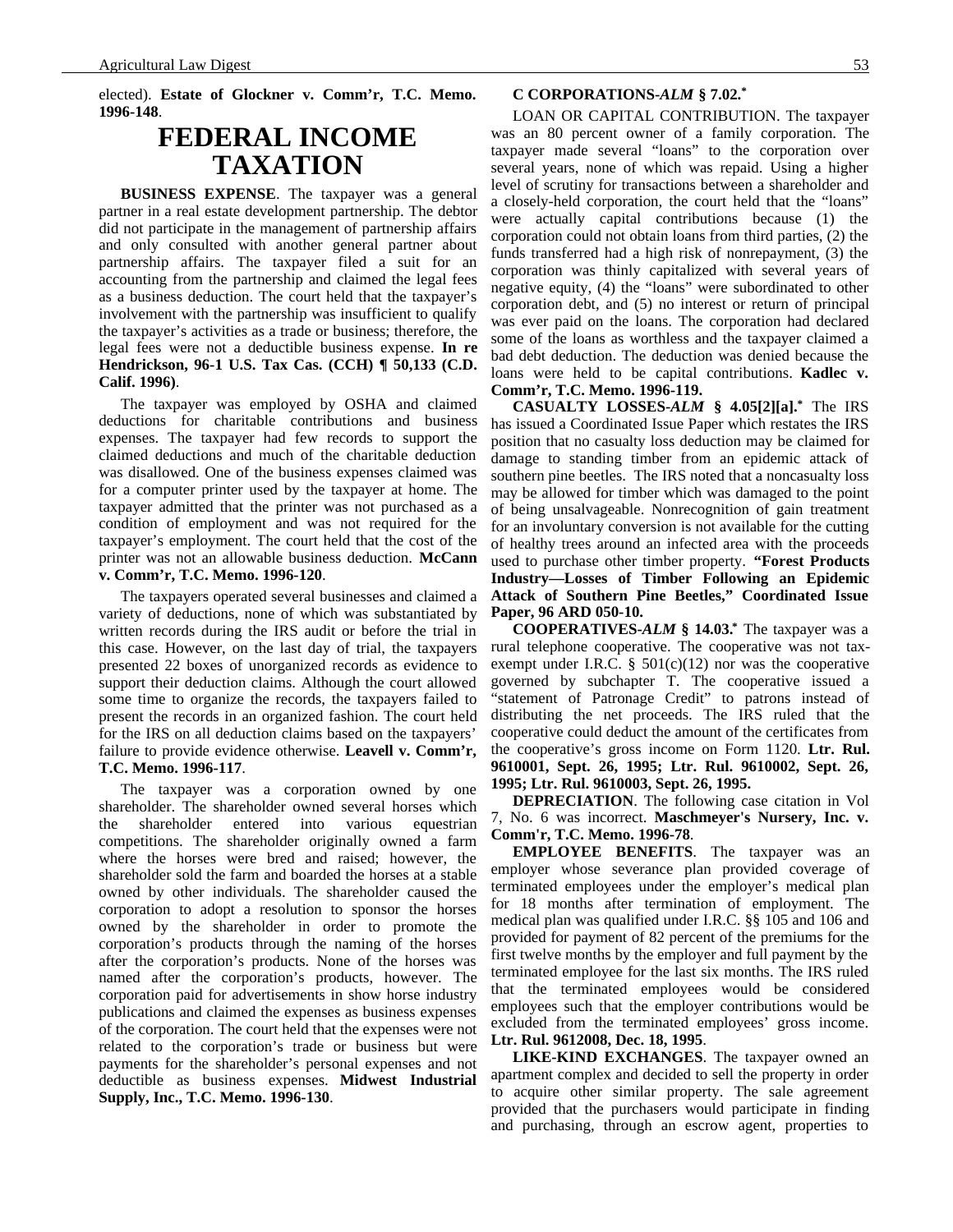exchange for the apartment complex. However, the taxpayer made all the inquiries about suitable properties and presented a list of 20 properties to the escrow agent, two of which were selected and purchased with the escrow funds. The second property was not purchased until 194 days after the sale of the apartment complex. The court held that the first sale qualified for like-kind tax free treatment. The court noted that regulations promulgated after the transactions limit to three the number of properties that can be identified, Treas. Reg. §  $1.1031(K)-1(c)(4)$ , but that the statute did not contain a limit. The court held that the second sale did not qualify for like-kind exchange treatment because the sale occurred more than 180 days after the sale of the apartment complex. **St. Laurent v. Comm'r, T.C. Memo. 1996-150**.

**MITIGATION CREDITS**. The taxpayer owned some land next to one of its manufacturing plants. The taxpayer decided to restore the wetlands nature of the land to obtain wetlands mitigation credits for use against other developments of wetlands, sell a conservation easement on the property to the state, and eventually deed the property to the state when the credits are used up. The easement would leave the taxpayer with only bare title to the land. The IRS ruled (1) the sale of the easement would be considered a sale of the entire property, (2) the final deeding of the land to the state would not result in any gain or loss to the taxpayer, (3) the easement would be treated as a capital asset and the sale would produce capital gain or loss, (4) the exchange of wetland mitigation credits would qualify for like-kind exchange treatment, (5) the amounts expended to create the wetlands credit would be included in the basis of the credits, and (6) the taxpayer could recognize gain or loss on the sale or exchange of a mitigation credit. **Ltr. Rul. 9612009, Dec. 18, 1995**.

**PENSION PLANS**. For plans beginning in February 1996, the weighted average is 6.98 percent with the permissible range of 6.28 to 7.53 percent (90 to 109 percent permissable range) and 6.28 to 7.67 percent (90 to 110 percent permissable range) for purposes of determining the full funding limitation under I.R.C. § 412(c)(7). **Notice 96- 16, I.R.B. 1996-\_\_**.

**RESCISSION**. The taxpayer owned stock in a corporation and the stock was held by the taxpayer's broker. In January 1989, the taxpayer gave the broker an order to sell \$100,000 of the stock but the broker sold 100,000 shares of stock. The broker and taxpayer eventually negotiated a repurchase of most of the stock in the same corporation but not the repurchase of the same stock sold by mistake in January. The taxpayer argued that the repurchase of stock was a rescission of the sale of the original stock and entitled to nonrecognition of gain treatment to the extent of the repurchase of the stock. Under *Rev. Rul. 80-58, 1980-1 C.B. 181* where a contract of sale is canceled or rescinded in the same year of the sale such that the buyer and seller are returned to their original status, the seller does not recognize gain on the original sale. The court held that *Rev. Rul. 80-58* did not apply in this case because the original sale of stock was not canceled or rescinded as between the taxpayer and the buyers of the stock. The court also held that the gain could not be deferred as an involuntary conversion and substitution of equivalent property because the broker was never shown to be criminally or civilly liable for the sale of the stock. **Hutcheson v. Comm'r, T.C. Memo. 1996-127**.

**RENT DEDUCTION**. The following case citation in Vol 7, No. 6 was incorrect. **Maschmeyer's Nursery, Inc. v. Comm'r, T.C. Memo. 1996-78**.

**RETURNS**. The taxpayer sought to present evidence of the mailing of a tax return by oral testimony. The IRS argued that, under I.R.C.  $\S$  7502(c), the only exceptions to physical delivery of a tax return are a postmark on the envelope containing the return or a registration or certification of the package. Under the statute, a registration or certification is prima facie evidence of delivery to the IRS on the date of the registration or certification. The taxpayer argued that the common law rule that placing a postpaid and properly addressed envelope containing the return in a mail box created a rebuttable presumption of delivery of the envelope. Although the court acknowledged contrary decisions in the Eighth and Ninth Circuit Courts of Appeal, the court held that the common law rule did not apply to federal tax returns which were governed exclusively by I.R.C. § 7502(c). **In the matter of Beautiful Plants by Charlie, Inc., 96-1 U.S. Tax Cas. (CCH) ¶ 50,147 (Bankr. M.D. Fla. 1996)**.

#### **S CORPORATIONS-***ALM* **§ 7.02[3][c].\***

PASSIVE INVESTMENT INCOME. The taxpayer corporation owned an apartment building. The corporation provided heat and hot water to the tenants and managed the buildings through a management company, employees of the corporation and third party contractors. The IRS ruled that the rent from the buildings would not be passive investment income to the corporation. **Ltr. Rul. 9610016, Dec. 6, 1995**.

The taxpayer was an S corporation which owned an office building rented to business tenants. The corporation provided management, maintenance and operations services for the building and tenants and employed several people to perform these tasks. The management of the building was performed by a management company under contract with the taxpayer. The IRS ruled that the rent from the building would not be passive investment income to the corporation.

#### **Ltr. Rul. 9611009, Dec. 6, 1995**.

REORGANIZATION. An S corporation reorganized into two corporations under I.R.C. § 368(a)(1)(D), a "type D" reorganization. During the reorganization, the initial S corporation held stock of both corporations for a short time. The IRS ruled that the ownership of the stock of both corporations during a "type D" reorganization did not terminate the original corporation's subchapter S election. **Ltr. Rul. 9611016, Dec. 11, 1995**.

TRUSTS. The taxpayers created 23 non-reversionary, irrevocable trusts, one for each child and grandchild. The trusts were identical except for the trustee and beneficiary. The trusts provided (1) the trust would have only one beneficiary, (2) trust corpus could be distributed only to the current beneficiary, (3) the income interest terminated at the earlier of the death of the beneficiary or the termination of the trust, (4) if the trust terminated during the life of the beneficiary, the trust corpus was to be distributed to the beneficiary, and (5) all income was to be distributed currently. The IRS ruled that the trusts were qualified subchapter S trusts. **Ltr. Rul. 9611021, Dec. 13, 1995.**

**SALE OF RESIDENCE**. The taxpayer owned a residence prior to getting married. After the marriage, the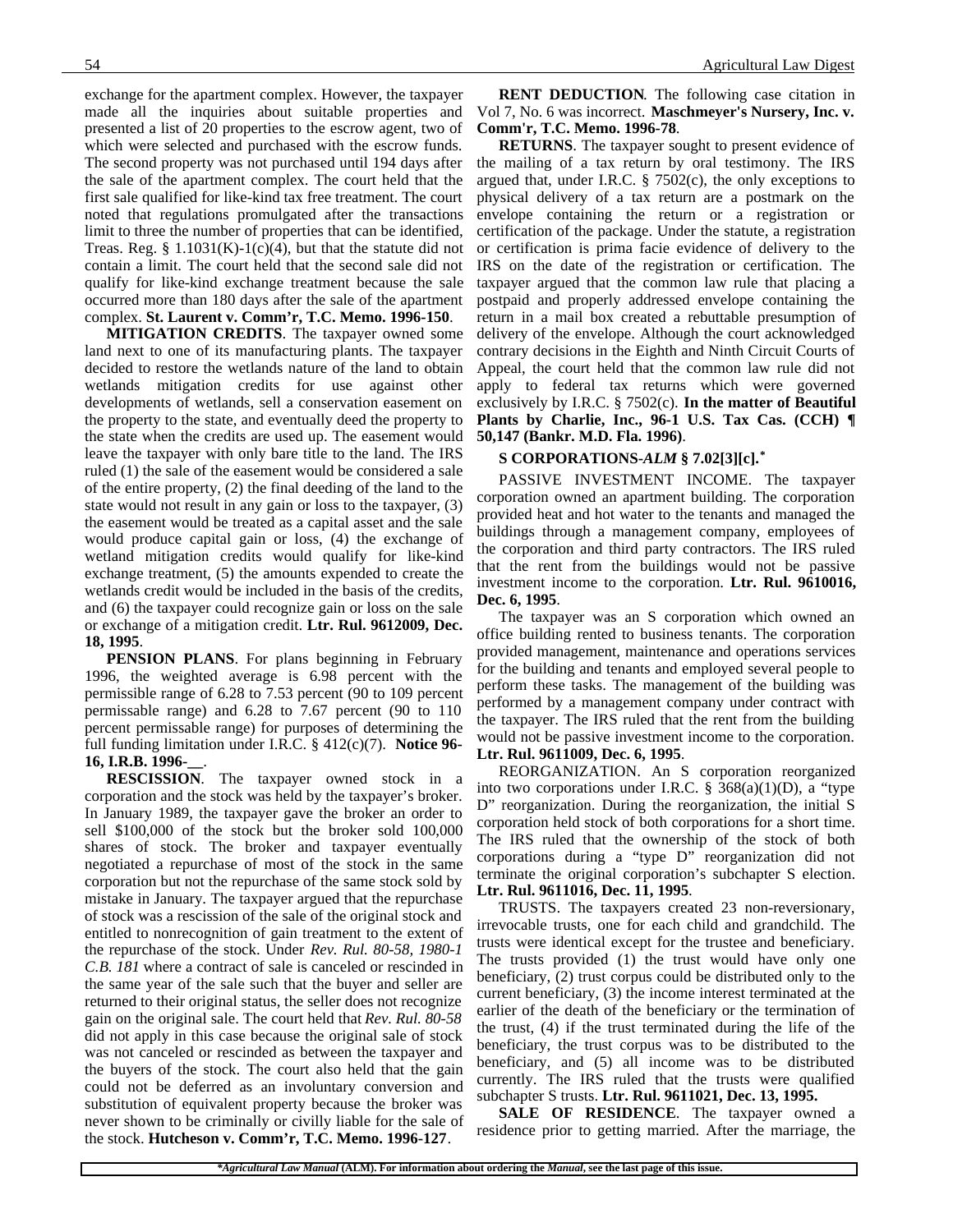taxpayer decided to sell the residence and move into the spouse's residence. The old residence was sold for a gain. The spouse transferred a one-half interest in the marital house to the taxpayer in consideration for the taxpayer's assumption of one-half of the outstanding mortgage on the house. The couple expended funds on the renovation of the marital house. The taxpayer claimed a deferral of gain on the sale of the old residence because the amount of the entire assumed mortgage plus the full costs of the renovations exceeded the net sale proceeds of the old residence. The court found that, under state law, the taxpayer was not liable for the entire mortgage amount and reduced that amount to one-half of the outstanding mortgage amount. The court also found that the taxpayer failed to demonstrate that the taxpayer individually paid for all of the renovations to the marital residence and reduced that amount to one-half of the total costs. Because the adjusted sales price of the old residence exceeded the taxpayer's onehalf share of the mortgage and renovation costs by more than the gain realized in the sale of the old residence, the taxpayer was required to recognize all of the gain on the sale of the old residence. **Feldman v. Comm'r, T.C. Memo. 1996-132**.

#### **SAFE HARBOR INTEREST RATES**

|            |        | April 1996        |                  |         |
|------------|--------|-------------------|------------------|---------|
|            | Annual | Semi-annual       | <b>Ouarterly</b> | Monthly |
|            |        | <b>Short-term</b> |                  |         |
| <b>AFR</b> | 5.33   | 5.26              | 5.23             | 5.20    |
| 110% AFR   | 5.87   | 5.79              | 5.75             | 5.72    |
| 120% AFR   | 6.41   | 6.31              | 6.26             | 6.23    |
| Mid-term   |        |                   |                  |         |
| <b>AFR</b> | 5.88   | 5.80              | 5.76             | 5.73    |
| 110% AFR   | 6.48   | 6.38              | 6.33             | 6.30    |
| 120% AFR   | 7.08   | 6.96              | 6.90             | 6.86    |
|            |        | Long-term         |                  |         |
| <b>AFR</b> | 6.51   | 6.41              | 6.36             | 6.33    |
| 110% AFR   | 7.17   | 7.05              | 6.99             | 6.95    |
| 120% AFR   | 7.84   | 7.69              | 7.62             | 7.57    |
|            |        |                   |                  |         |

**THEFT LOSSES**. The taxpayer invested in a tax shelter for the sole purpose of gaining a deduction in excess of the investment. Although the taxpayer received advice from an accountant to be wary of such investments, the taxpayer made the investment without investigating the company or the tax consequences of the investment. The IRS rejected the taxpayer's deductions based on the tax shelter investment. The taxpayer argued that the original investment was a theft loss because the tax shelter agent misled the taxpayer as to the deductibility of the tax shelter's claimed deductions. The court held that the investment was not eligible for a theft loss deduction because the taxpayer failed to take reasonable steps to investigate the tax shelter and invested in the tax shelter after contrary advice from an accountant. **Jones v. U.S., 96- 1 U.S. Tax Cas. (CCH) ¶ 50,136 (N.D. Calif. 1996)**.

**TRAVEL EXPENSES**. The IRS has issued updated procedures for determining the amount of travel expense which will be deemed substantiated where a per diem allowance is made under a reimbursement or other expense allowance arrangement. The updated procedures also provide an optional method for employees and selfemployed individuals for computing the deductible costs of business meal and incidental expenses incurred while

traveling away from home. The new procedures are effective April 1, 1996. **Rev. Proc. 96-28, I.R.B. 1996-14,** *revising* **Rev. Proc. 94-77, 1994-2 C.B. 825**.

### **PRODUCTS LIABILITY**

**DAMAGES**. The plaintiffs were tomato growers who purchased a frost protection chemical manufactured by the defendant. Although the chemical was applied correctly, the crop received damage from the chemical. The plaintiffs sought recovery of lost profits, i.e. economic damages, in an action for negligent misrepresentation. The plaintiffs claimed that the advertising, labels and oral representations by the defendant's representations were false and misleading. The issue, a certified question from the Sixth Circuit Court of Appeals, was whether the plaintiff had alleged sufficient facts to support an action for negligent misrepresentation. The cause of action for negligent misrepresentation is defined by Section 552 of the Restatement (Second) of Torts to involve the failure to exercise reasonable care or competence in obtaining or communicating information about a product. The court held that the plaintiffs had not alleged any facts supporting any claim that the defendant was negligent in communicating any information. Instead, the allegations supported the claim that the information itself was faulty. The court held that the allegations supported a claim for misrepresentation under Section 402B of the Restatement; however, no economic damages are allowed in an action under Section 402B. Therefore, the plaintiffs' claim for negligent misrepresentation was not allowed. **Ritter v. Custom Chemicides, Inc., 912 S.W.2d 128 (Tenn. 1995)**.

## **STATE REGULATION OF AGRICULTURE**

**IMPORT FEES**. The California Department of Food and Agriculture imposed an inspection fee on ships and airplanes carrying agricultural goods into California from foreign countries. No such fee was imposed on agricultural goods carriers from other states, however, and the court held that the inspection fee violated the Foreign Commerce Clause of the U.S. Constitution because the state failed to demonstrate any justification for the discriminatory fee. **Pacific Merchant Shipping Ass'n v. California, ARD (CCH) ¶ 402-818 (Calif. 1995)**.

### **TRESPASS**

**TIMBER**. The plaintiff owned timber land neighboring the defendant's timber land. The defendant contracted with a third party to harvest timber and hired a surveyor to mark the property line. The surveyor was found to have negligently failed to mark the line between the plaintiff's and defendant's properties, resulting in the taking of \$4,500 of timber belonging to the plaintiff. The court held that Tenn. Code § 39-3-1316, effective at the time the timber was cut, allowed the plaintiff damages for double the value of the timber taken, because the timber was taken negligently. **Ghant v. Morrow, 911 S.W.2d 733 (Tenn. Ct. App. 1995)**.